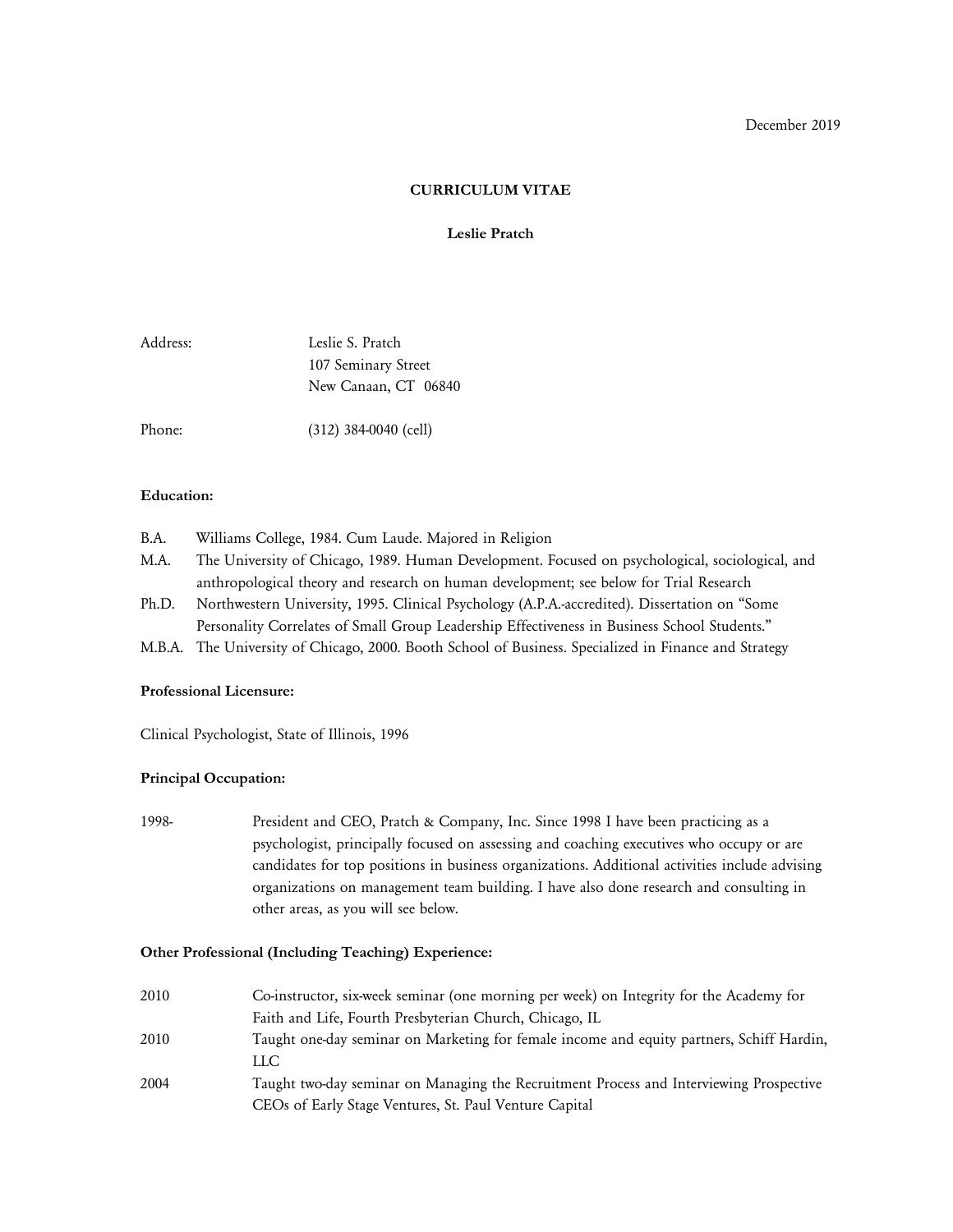# Vitae—Pratch 2

| 2003      | Taught one course in Finance, The University of Chicago Graham School of Continuing             |
|-----------|-------------------------------------------------------------------------------------------------|
|           | Liberal and Professional Studies (students must meet the criteria of The University of Chicago, |
|           | The University of Chicago Booth School of Business, and the Graham School)                      |
| 1995-1996 | Postdoctoral Fellow, Clinical Psychology, Illinois State University (A.P.A.-accredited). (My    |
|           | responsibilities included teaching classes to undergraduates in psychology and                  |
|           | psychopathology as well as seeing patients in the student mental health center)                 |
| 1995-1996 | Taught courses on Personality and Psychopathology in the Department of Psychology at            |
|           | Illinois State University                                                                       |
| 1995-1996 | Consultant to State Farm Insurance Companies, headquartered in Bloomington-Normal, where        |
|           | I developed a comprehensive behaviorally anchored competency framework still in use today       |
|           | throughout all State Farm Insurance Companies                                                   |
| 1994-1995 | Taught courses on Personality and Psychopathology in the Department of Psychology at            |
|           | Northwestern University                                                                         |
| 1990-1994 | Principal Investigator, research project into the personality predictors of leadership          |
|           | effectiveness at The University of Chicago Booth School of Business (see my articles from       |
|           | 1996-1998)                                                                                      |
| 1986-1989 | Consultant to Andersen Worldwide on a project with Marvin Zonis, then Chair of the              |
|           | Committee on Human Development at The University of Chicago, advising Andersen on the           |
|           | development of a program for transforming auditing partners into more lucrative "trusted        |
|           | business advisors."                                                                             |
| 1985-1989 | Research Associate, The University of Chicago, Committee on Human Development. My               |
|           | research focused on gender differences in an interdisciplinary study on homosexual identity     |
|           | formation in gay and lesbian youth.                                                             |
|           |                                                                                                 |

### **Book:**

Leslie S. Pratch, *Looks Good on Paper?: Using In-Depth Personality Assessment to Predict Leadership Performance* (New York: Columbia University Press, 2014).

### **Articles and Book Chapters:**

Leslie S. Pratch, "Steer towards success: What very successful portfolio company boards do," *The European Financial Review*, (June, 2019), https://www.europeanfinancialreview.com/steer-towards-success-what-very-successfulportfolio-company-boards-do/

Leslie S. Pratch, "Getting the return you want: How some very successful PE investors build their boards," *The European Financial Review*, (May 29, 2019), https://www.europeanfinancialreview.com/getting-the-return-you-wanthow-some-very-successful-pe-investors-build-their-boards/

Leslie S. Pratch, "How to attract (and hire and keep) a capable portfolio company CEO," *The European Financial Review*, (December 18, 2018), https://www.europeanfinancialreview.com/how-to-attract-and-hire-and-keep-a-capableportfolio-company-ceo/

Leslie S. Pratch, "Don't lose the CEO you want to hire before they arrive," *The European Financial Review*, (August 24, 2018), https://www.europeanfinancialreview.com/?p=26311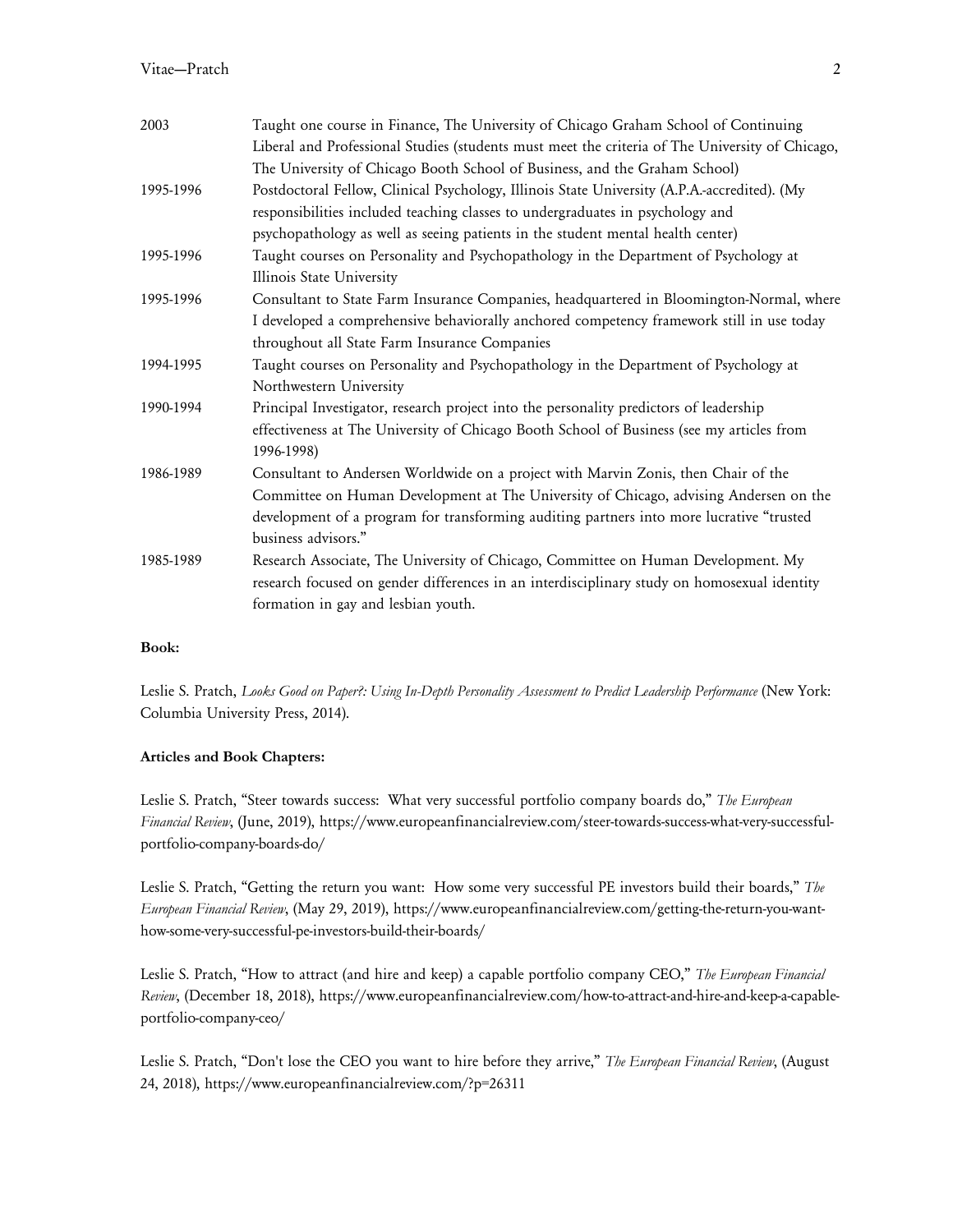Leslie S. Pratch, "Fundamentals of CEO selection beyond the history," *The European Financial Review*, (March 24, 2018), https://www.europeanfinancialreview.com/?p=22499

Leslie S. Pratch, "How to get the most out of your team (and keep the ones you really want for a long, long, long time)," *The European Financial Review*, (October 4, 2017), https://www.europeanfinancialreview.com/?p=19060

Leslie S. Pratch, "Hiring season for new associates – Help wanted?," *The European Financial Review*, (September 12, 2017), https://www.europeanfinancialreview.com/?p=18735

Leslie S. Pratch, "Building a firm you are proud of," *The European Financial Review*, (September 5, 2017), https://www.europeanfinancialreview.com/?p=17797

Leslie S. Pratch, "Getting even smarter about hiring CEOs," *The European Financial Review*, (August 5, 2017) https://www.europeanfinancialreview.com/?p=17380

Leslie S. Pratch, "Going, going, gone - How fast do your CEOs decay?," *The European Financial Review*, (August 17, 2016), https://www.europeanfinancialreview.com/?p=9384.

Leslie S. Pratch, "Serious human capital management for seriously good performance," *The European Financial Review*, (August 15, 2016), https://www.europeanfinancialreview.com/?p=8654

Leslie S. Pratch, "Systematically get the evidence you need," *The European Financial Review*, (August 1, 2016) "https://www.europeanfinancialreview.com/?p=8352"

Leslie S. Pratch, "Getting systematic about management assessments," *The European Financial Review*, (July 18, 2016), https://www.europeanfinancialreview.com/?p=6023.

Leslie S. Pratch, "How to avoid an ugly mess," *The European Financial Review*, (June 24, 2016), https://www.europeanfinancialreview.com/?p=6013.

Leslie S. Pratch, "I'm afraid to ask an executive to do a "touchy-feely" management assessment," *The European Financial Review*, (June 6, 2016), https://www.europeanfinancialreview.com/?p=5992.

Leslie S. Pratch, "When the CEO hasn't 'done it all before' – but could still be the right choice," *The European Financial Review*, (May 18, 2016), https://www.europeanfinancialreview.com/?p=5811.

Leslie S. Pratch, "Management assessment leads to action and improved ROI," *The European Financial Review*, (April 20, 2016), http://www.europeanfinancialreview.com/?p=5810.

Leslie S. Pratch, "How some private equity investors use management assessments," *The European Financial Review*, (April 18, 2016), https://www.europeanfinancialreview.com/?p=5801.

Leslie S. Pratch, "Experience can be deceiving when it comes to securing success," *The European Financial Review*, (March 30, 2016), https://www.europeanfinancialreview.com/?p=5777.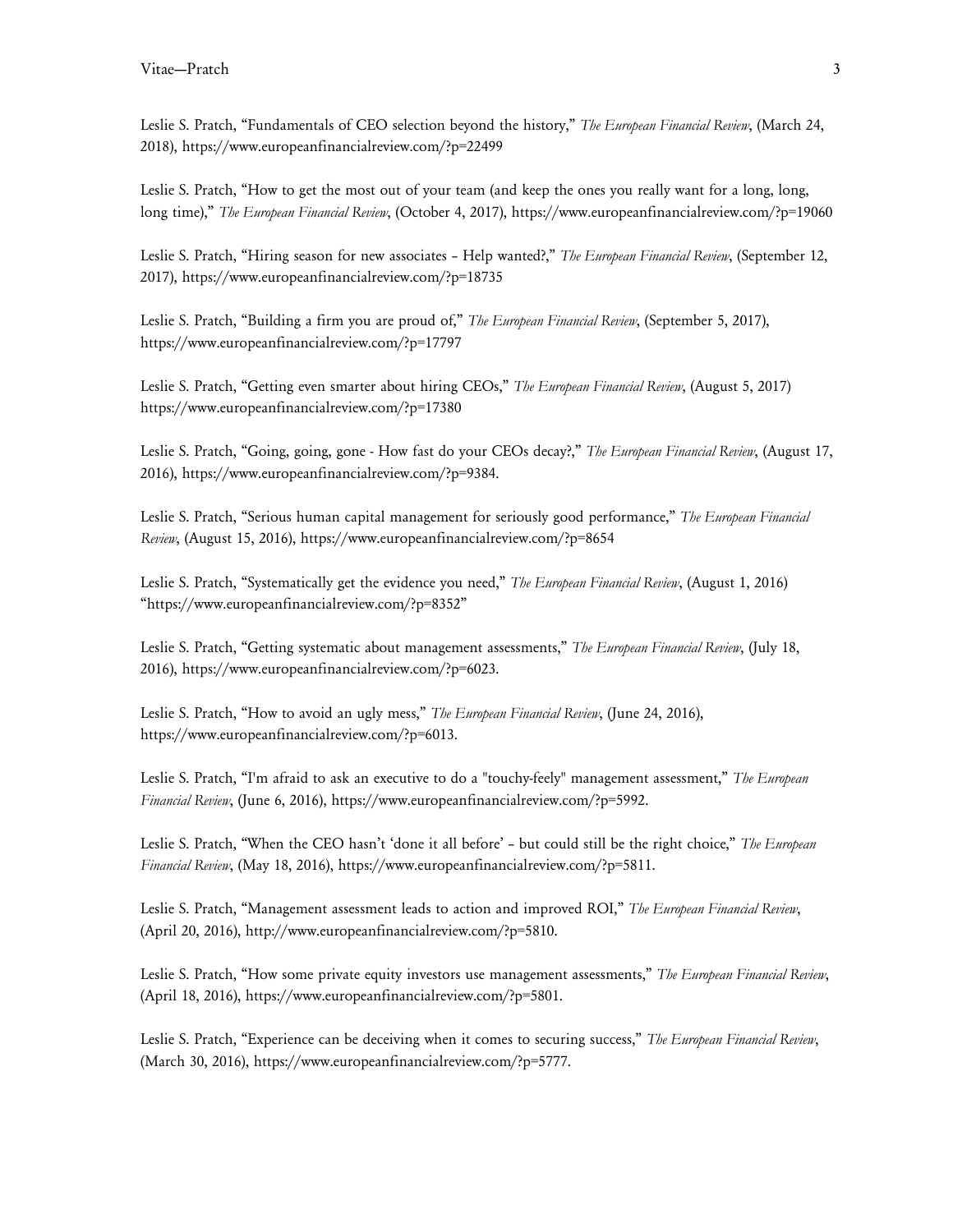Leslie S. Pratch, "An investor's least favorite statement – 'Oops, wrong CEO'," *The European Financial Review*, (February 17, 2016), https://www.europeanfinancialreview.com/?p=5538.

Leslie S. Pratch, "Leaders who always get the job done," *The European Financial Review*, (February 2, 2016), https://www.europeanfinancialreview.com/?p=5510.

Leslie S. Pratch, "Management for when you least expect it," *The European Financial Review*, (December 22, 2015), https://www.europeanfinancialreview.com/?p=5339.

Leslie S. Pratch, "How to get what you want (and how to move – fast – when you don't)," *The European Financial Review*, (December 8, 2015), https://www.europeanfinancialreview.com/?p=5414.

Leslie S. Pratch, "The one personality trait to look out for when hiring your next executive," *Fast Company*, (July 10, 2014), https://www.fastcompany.com/3032828/the-one-personality-trait-to-look-out-for-when-hiring-your-nextexecutive/.

Leslie S. Pratch, "Why integrity and coping skills are better indicators of leadership," *Directorship Magazine,* (2012). https://www.directorship.com/why-integrity-and-coping-skills-are-better-indicators-of-leadership-success/.

Leslie S. Pratch, "Why women leaders need self-confidence," *Harvard Business Review Blog Network*, (November 28, 2011), https://blogs.hbr.org/cs/2011/11/women\_leaders\_need\_self-confidence.html.

Leslie S. Pratch, "Integrity in business executives," *Journal of Private Equity*, (2009), 13(1), pp. 1-45.

Leslie S. Pratch, "The Use of a Clinical Psychological Method to Predict Management Performance," *Journal of Private Equity*, (2008), 12(1), pp. 6-30.

Leslie S. Pratch and Jordan Jacobowitz, "Optimal psychological autonomy and its implications for selecting portfolio CEOs," *Journal of Private Equity*, (2007), 11(1), pp. 53-70.

Leslie S. Pratch, "Value-added investing: A framework for early stage venture capital firms, *Journal of Private Equity*, (2005), 8(3), pp. 13-29.

Leslie S. Pratch and Jordan Jacobowitz, "Successful CEOs of private equity funded ventures," *Journal of Private Equity*, (2004), 7(3), pp. 8-31.

Leslie S. Pratch and Harry Levinson, "Understanding the Personality of the Executive," in R. Silzer ed., *The 21st Century Executive: Innovative Practices for Building Leadership at the Top* (New York: John Wiley & Sons, 2002).

Leslie S. Pratch, "Assessing potential leaders of private equity funded ventures," *Journal of Private Equity*, (2001), 4(3), pp. 15-29.

Leslie S. Pratch and Jordan Jacobowitz, "Integrative capacity and the evaluation of leadership: A multi-method assessment approach," *Journal of Applied Behavioral Science*, (1998), 34(2), pp.180-201.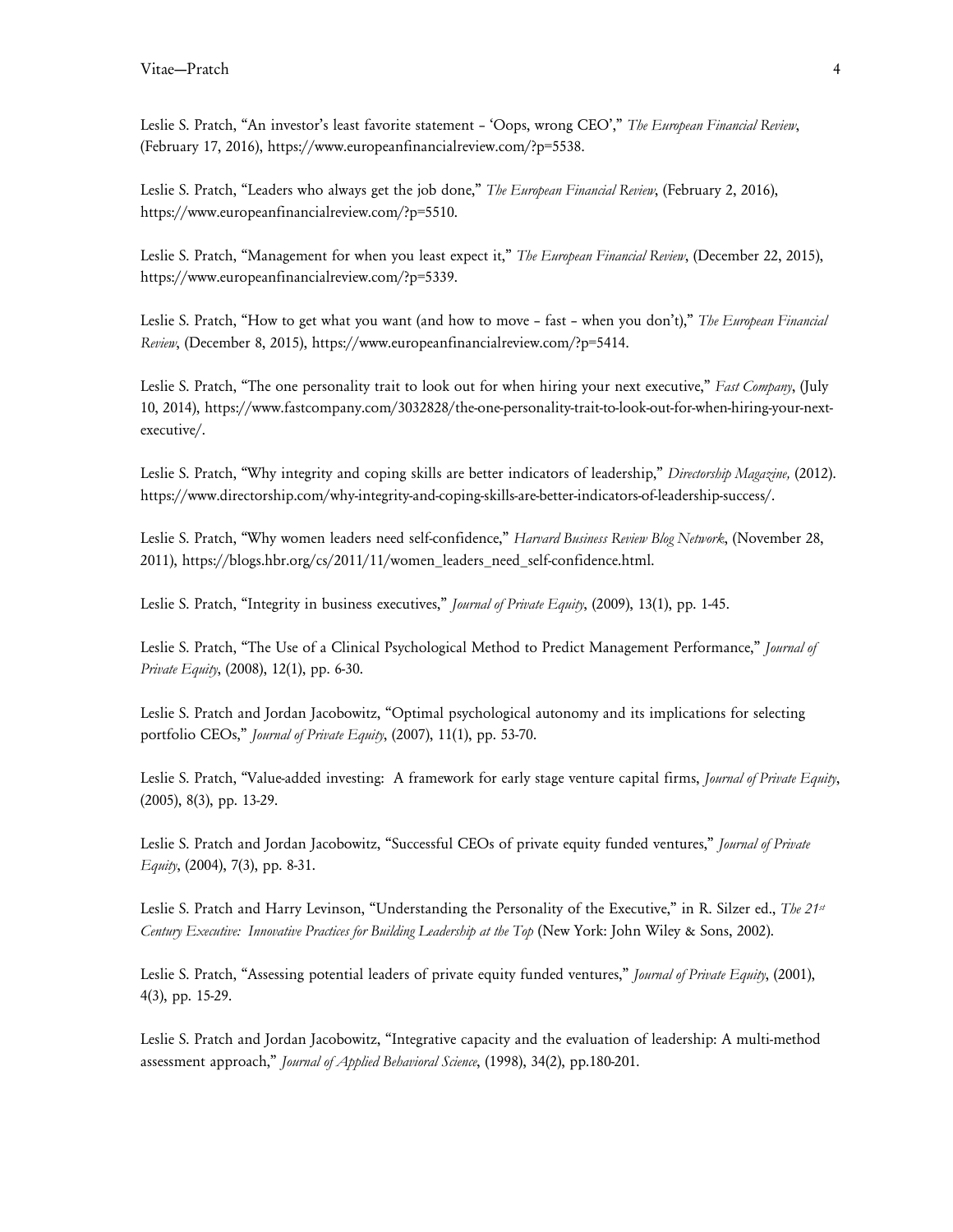Leslie S. Pratch and Jordan Jacobowitz, "The psychology of leadership in rapidly changing conditions," *The Journal of Social Psychology*, (1997), 123(2), pp. 169-196.

Leslie S. Pratch and Jordan Jacobowitz, "Gender, motivation, and coping in the evaluation of leadership effectiveness," *Consulting Psychology Journal: Practice and Research*, (1996), 48(4), pp. 203-220.

# **Honors, Prizes, and Awards:**

| 1983-1984   | Interned as an undergraduate at the International Atomic Energy Agency in Vienna, Austria.<br>My research on the public perception of the risk of nuclear power, based on solicitation data,<br>was selected by Hans Blix, then Director General of the IAEA, as the best research paper in the<br>program.<br>Century Fellowship (full four-year tuition), The University of Chicago, Human Development. |  |  |
|-------------|-----------------------------------------------------------------------------------------------------------------------------------------------------------------------------------------------------------------------------------------------------------------------------------------------------------------------------------------------------------------------------------------------------------|--|--|
| 1985-1989   |                                                                                                                                                                                                                                                                                                                                                                                                           |  |  |
| Interviews: |                                                                                                                                                                                                                                                                                                                                                                                                           |  |  |
| 2016        | The European Business Review, Female Leadership in Our Time, Women in Leadership.<br>http://www.europeanbusinessreview.com/leslie-pratch-founder-ceo-pratch-co/                                                                                                                                                                                                                                           |  |  |
| 2014        | Fortune Magazine, The one trait successful leaders share.<br>http://fortune.com/2014/07/17/successful-leadership-traits/                                                                                                                                                                                                                                                                                  |  |  |
|             | Investor's Business Daily, Be a Top Executive By Continuously Studying the Best.<br>http://www.investors.com/be-a-top-executive-by-learning-from-them/                                                                                                                                                                                                                                                    |  |  |
|             | Columbia University Press Blog, Interview with Leslie Pratch.<br>http://www.cup.columbia.edu/static/interview-leslie-pratch/                                                                                                                                                                                                                                                                              |  |  |
|             | Market Watch, Does your CEO have the right stuff - How to tell.<br>http://www.marketwatch.com/story/does-your-ceo-have-the-right-stuff-how-to-tell-2014-07-18-<br>510710                                                                                                                                                                                                                                  |  |  |
|             |                                                                                                                                                                                                                                                                                                                                                                                                           |  |  |

# **Invited Speaking:**

| 2014 | Webinar, "The Number One Trait Effective Leaders Have to Have," The University of Chicago    |
|------|----------------------------------------------------------------------------------------------|
| 2014 | Speaker, "Predicting Leadership," at Quarterly Meeting of Executive Search Information       |
|      | Exchange, New York City, NY                                                                  |
| 2014 | Webinar, "Psychological Assessment in Selecting Executives," ExecuNet (on-line network of C- |
|      | level executives)                                                                            |
| 2013 | Speaker, "A Clinical Approach to Assessing and Developing Entrepreneurs," Illinois Institute |
|      | of Technology, Technology Park, Chicago, IL                                                  |
| 2012 | Keynote Speaker, "Gender, Coping, and Leadership," at Annual Meeting of female senior        |
|      | executives at Lend Lease (one of the world's leading fully integrated property and           |
|      | infrastructure solutions providers), Sydney, Australia                                       |